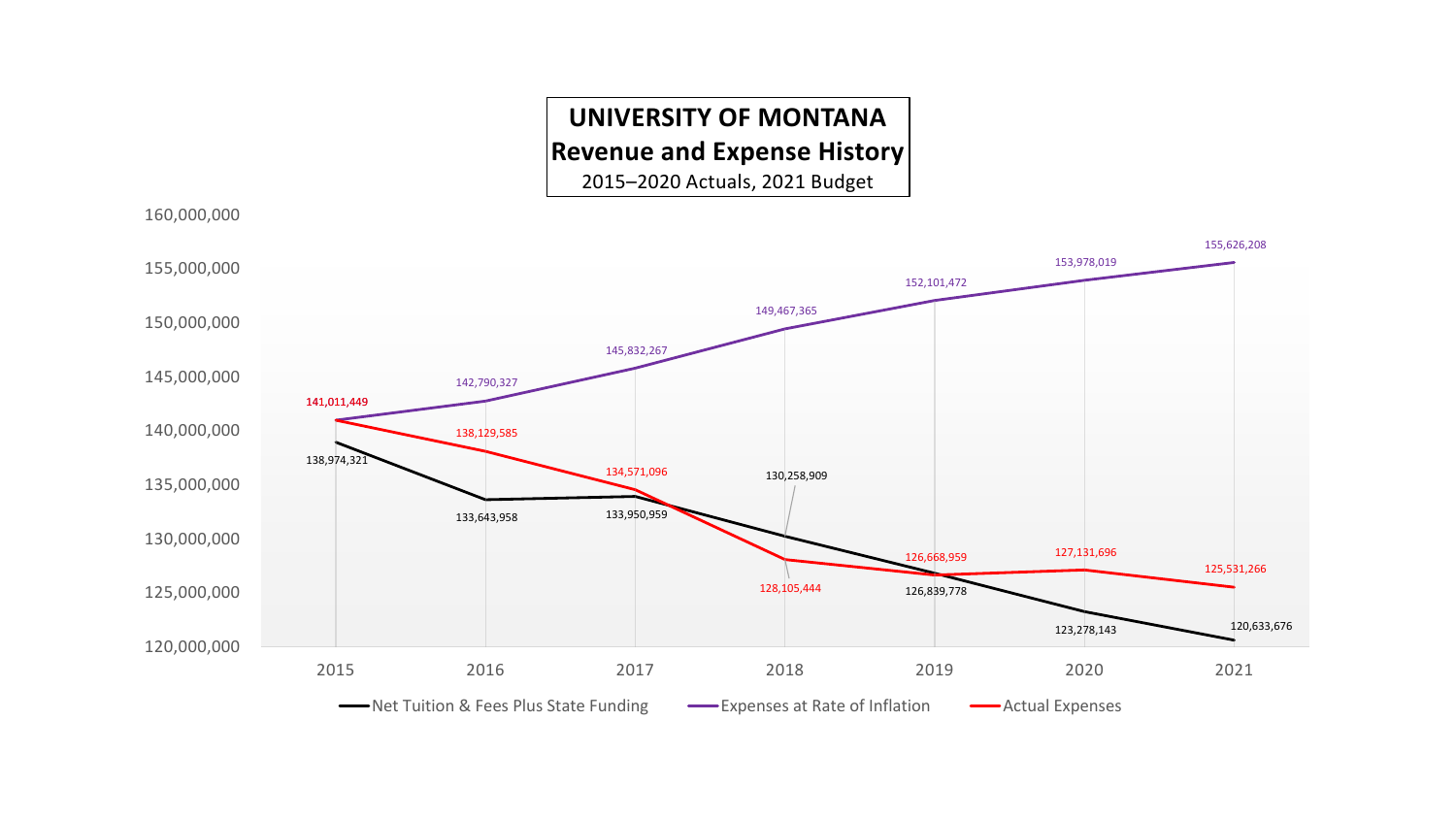## Universtiy of Montana SCH by School/College

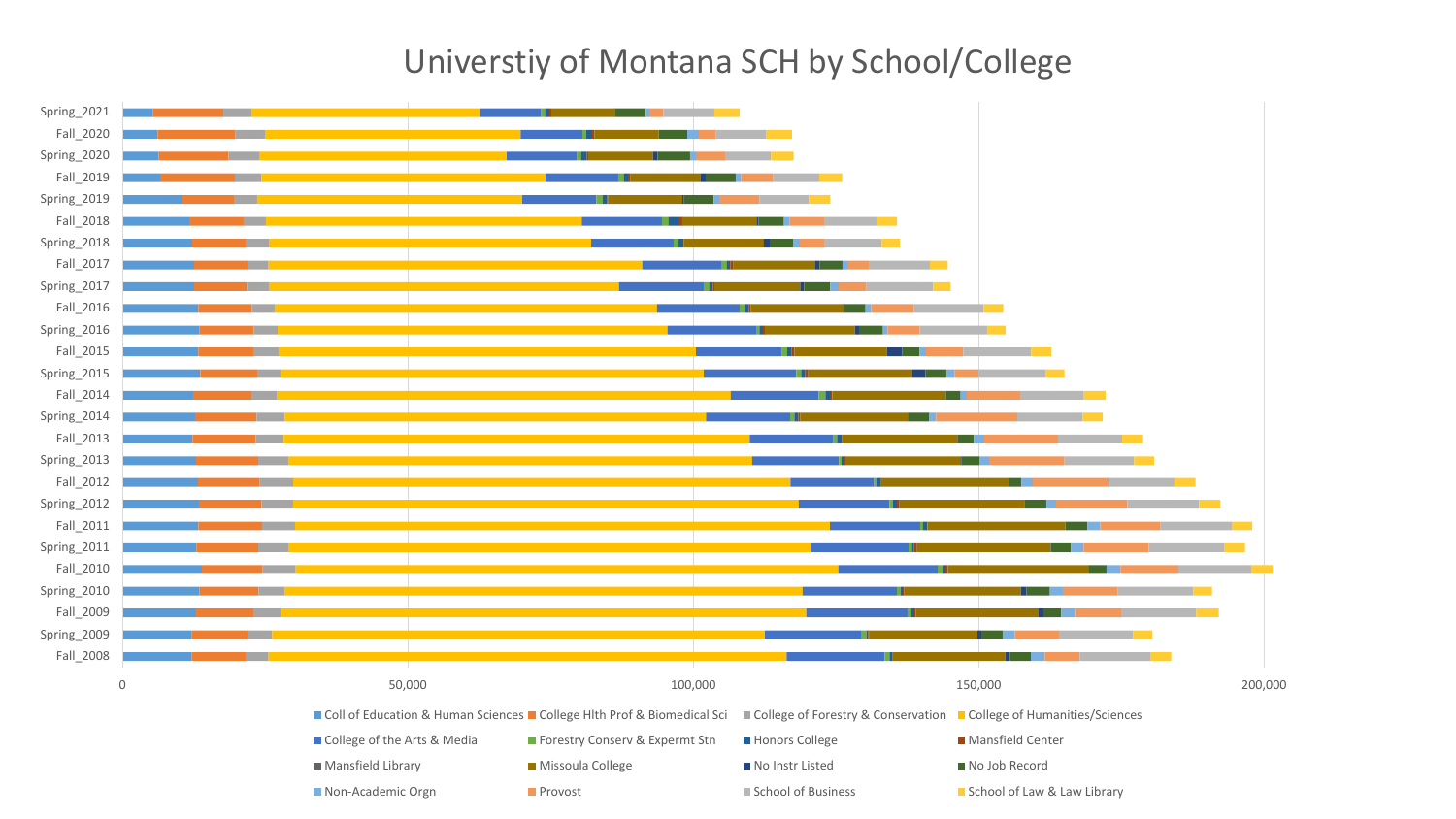### University of Montana SCH by School/College - SUMMER

![](_page_2_Figure_1.jpeg)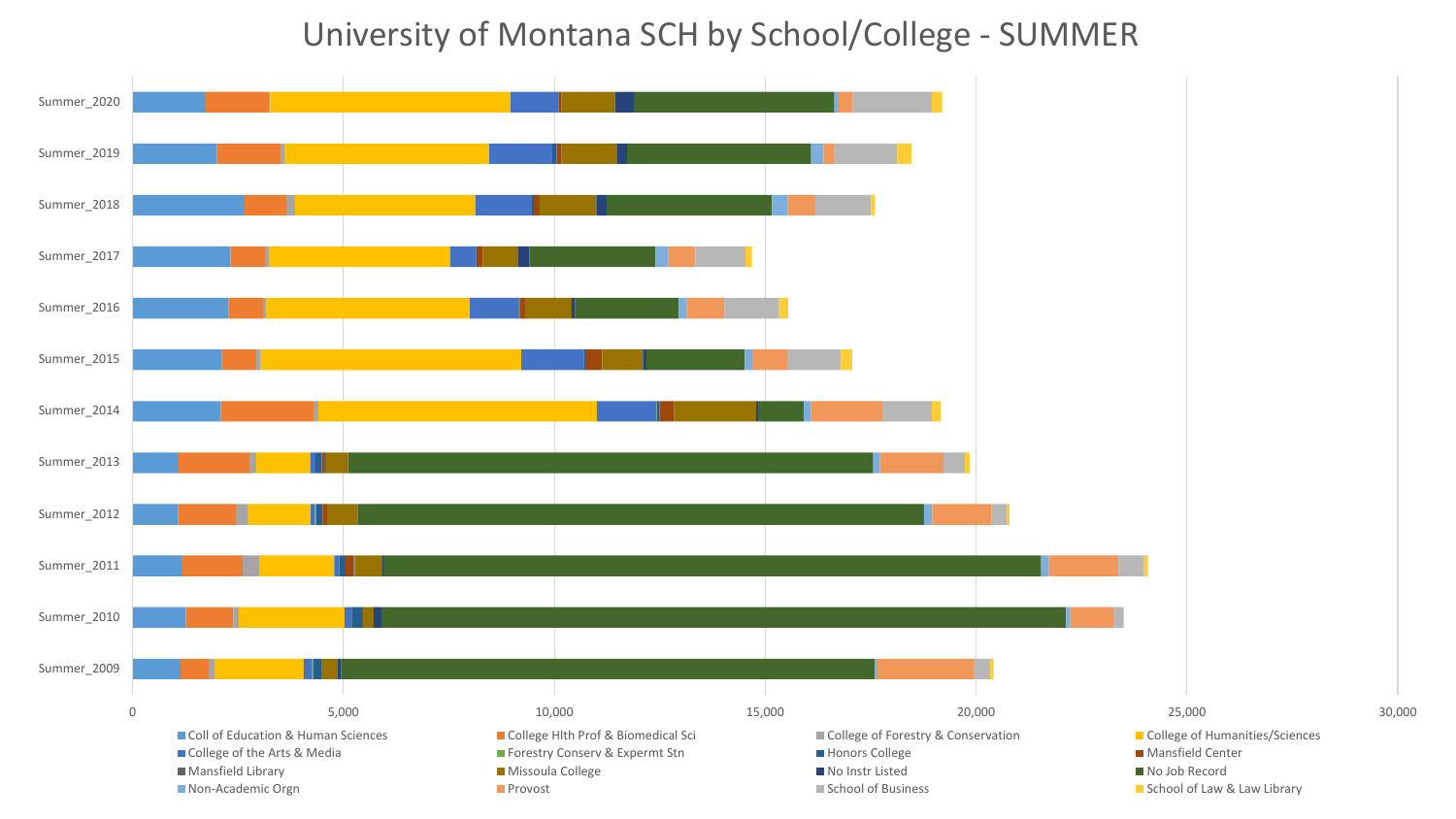## UM - Rate per SCH Delivered

![](_page_3_Figure_1.jpeg)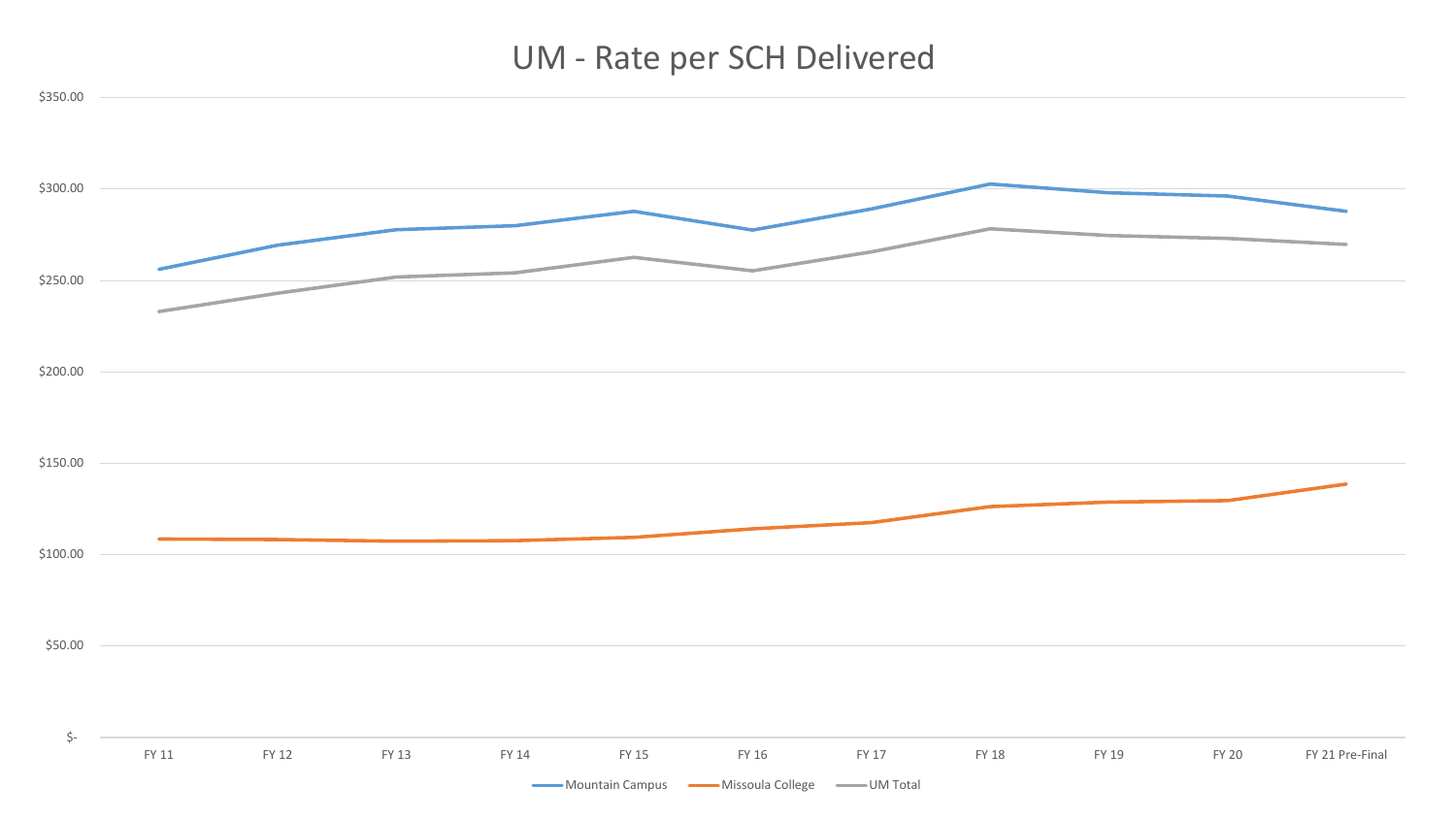### UM - Decline in Base Net Tuition

![](_page_4_Figure_1.jpeg)

Mountain Campus Missoula College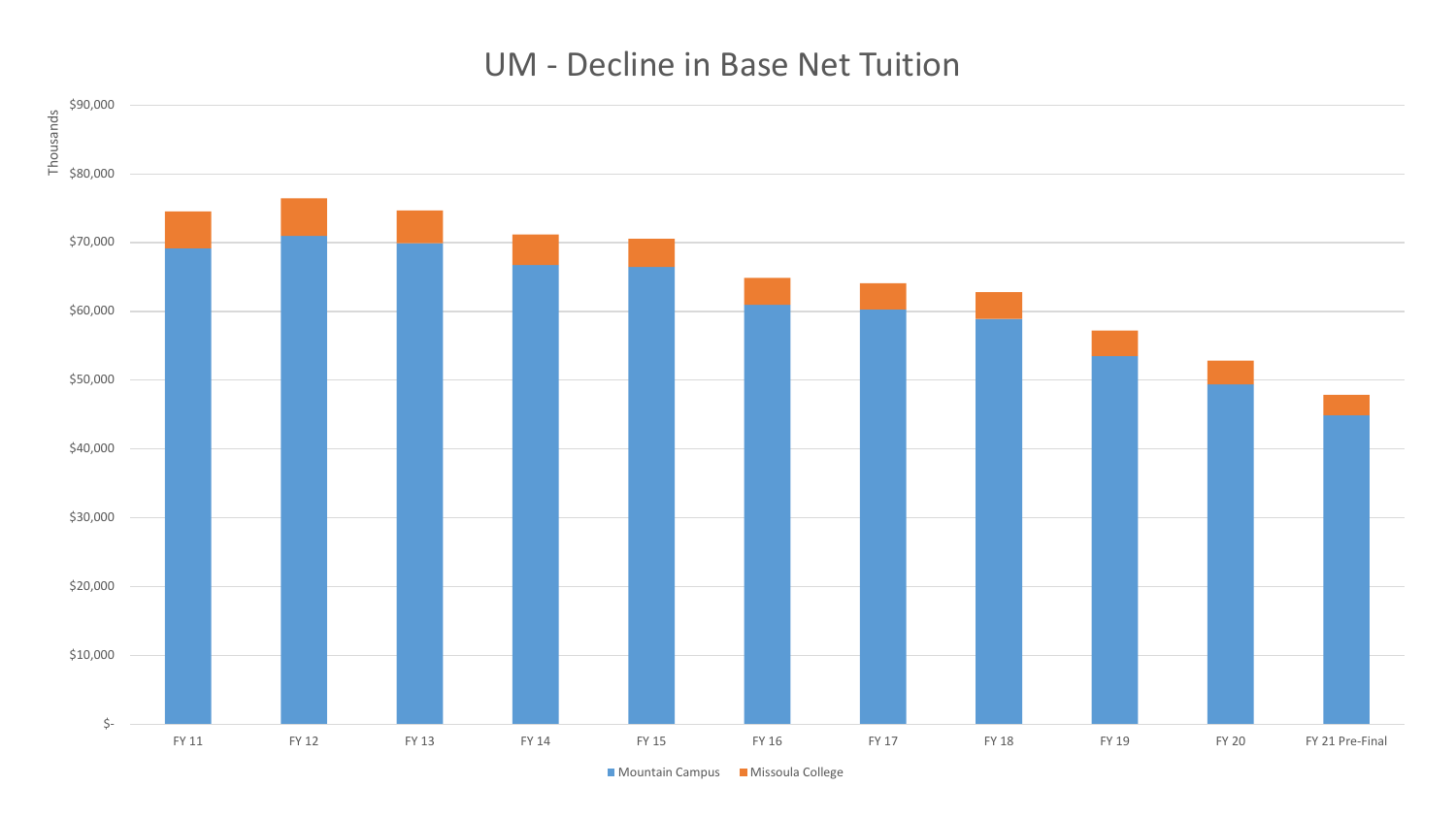### Declines in Base Tuition are Partially Offset by Program Tuition

![](_page_5_Figure_1.jpeg)

(1,000,000)

■ Alternative Break ■ Athletic Training ■ Business ■ Culinary Arts ■ Diesel Equipment ■ Forestry ■ Law ■ MPA ■ Pharmacy ■ Physical Therapy ■ Public Health ■ Social Work ■ Speech Pathology ■ UNIDENTIFED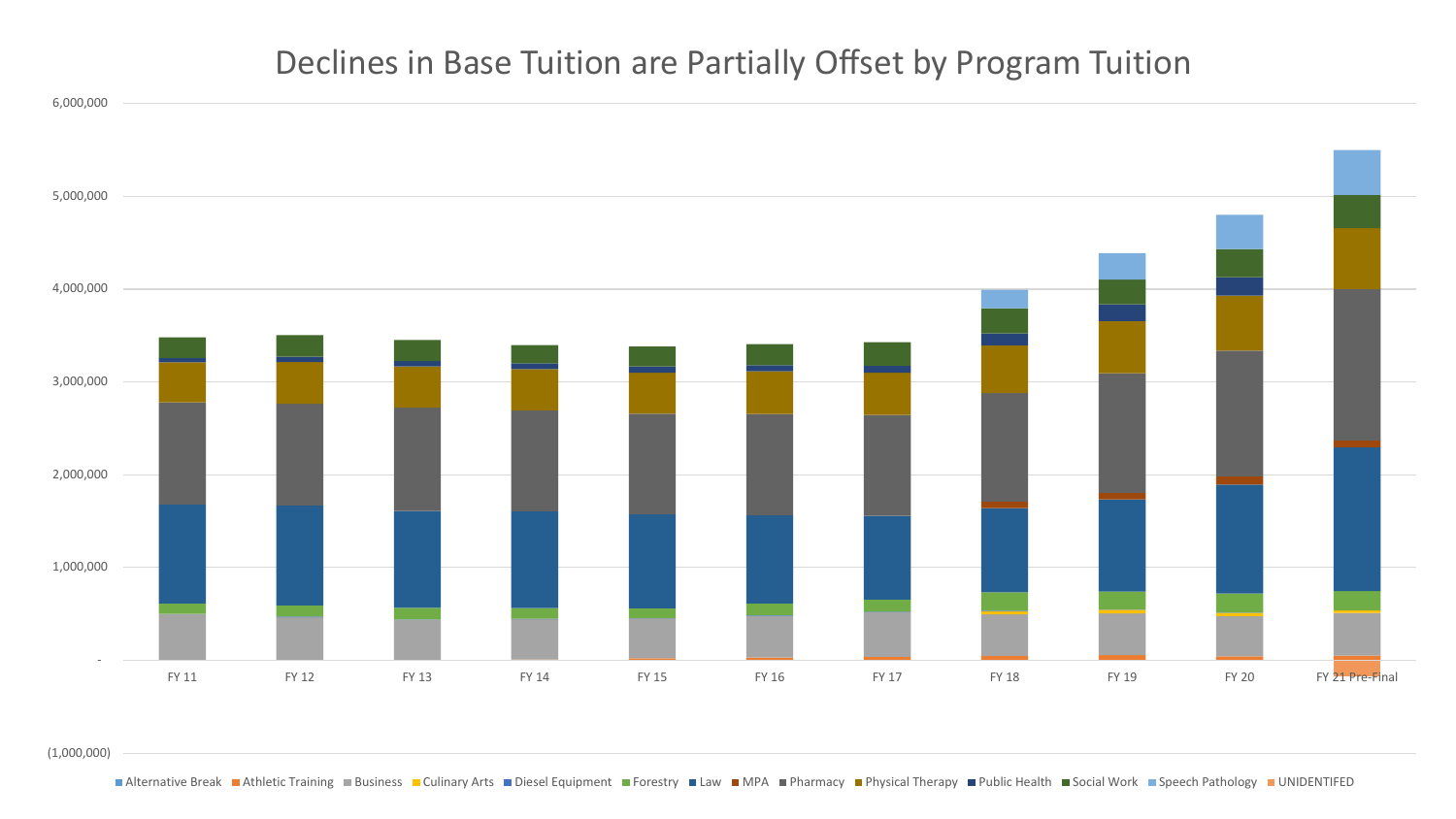## UM Total - Average Rate per SCH

![](_page_6_Figure_1.jpeg)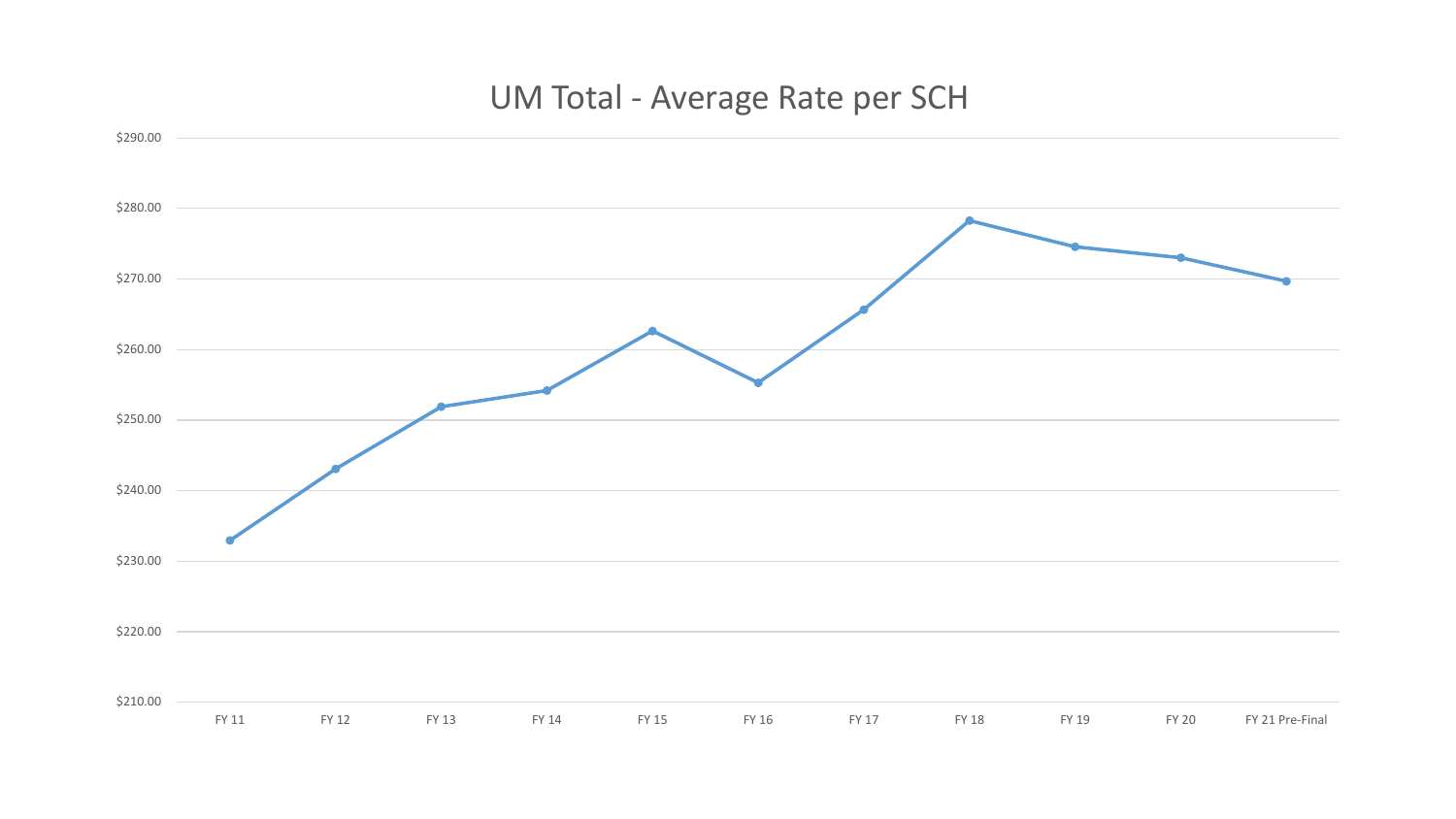# Impact of Volume AND Rate Changes

| Year                                         | <b>SCH</b> | Rate   | <b>Net Tuition Revenue</b> |
|----------------------------------------------|------------|--------|----------------------------|
|                                              |            |        |                            |
| AY 2020                                      | 234,495    | 227.74 | $\varsigma$<br>53,404,533  |
| Ay 2021                                      | 215,963    | 224.10 | 48,396,676                 |
|                                              |            |        | (5,007,857)                |
| <b>SCH Change</b>                            | (18, 532)  |        | (4, 164, 347)              |
| Rate Change                                  |            | (3.65) | $\zeta$<br>(843, 510)      |
| <b>SCH Needed at Current Rate</b>            |            |        | 243,076                    |
| to Return to Baseline (Assumed 2% Inflation) |            |        |                            |
| Average AY SCH per Student                   |            |        | 21.6                       |
| <b>Total Number of Students to</b>           |            |        | 11,252                     |
| <b>Return to Baseline</b>                    |            |        |                            |
| AY 2021 Enrollment                           |            |        | 9,997                      |
| Increase in Students Needed                  |            |        | 1,255                      |
|                                              |            |        | 12.6%                      |